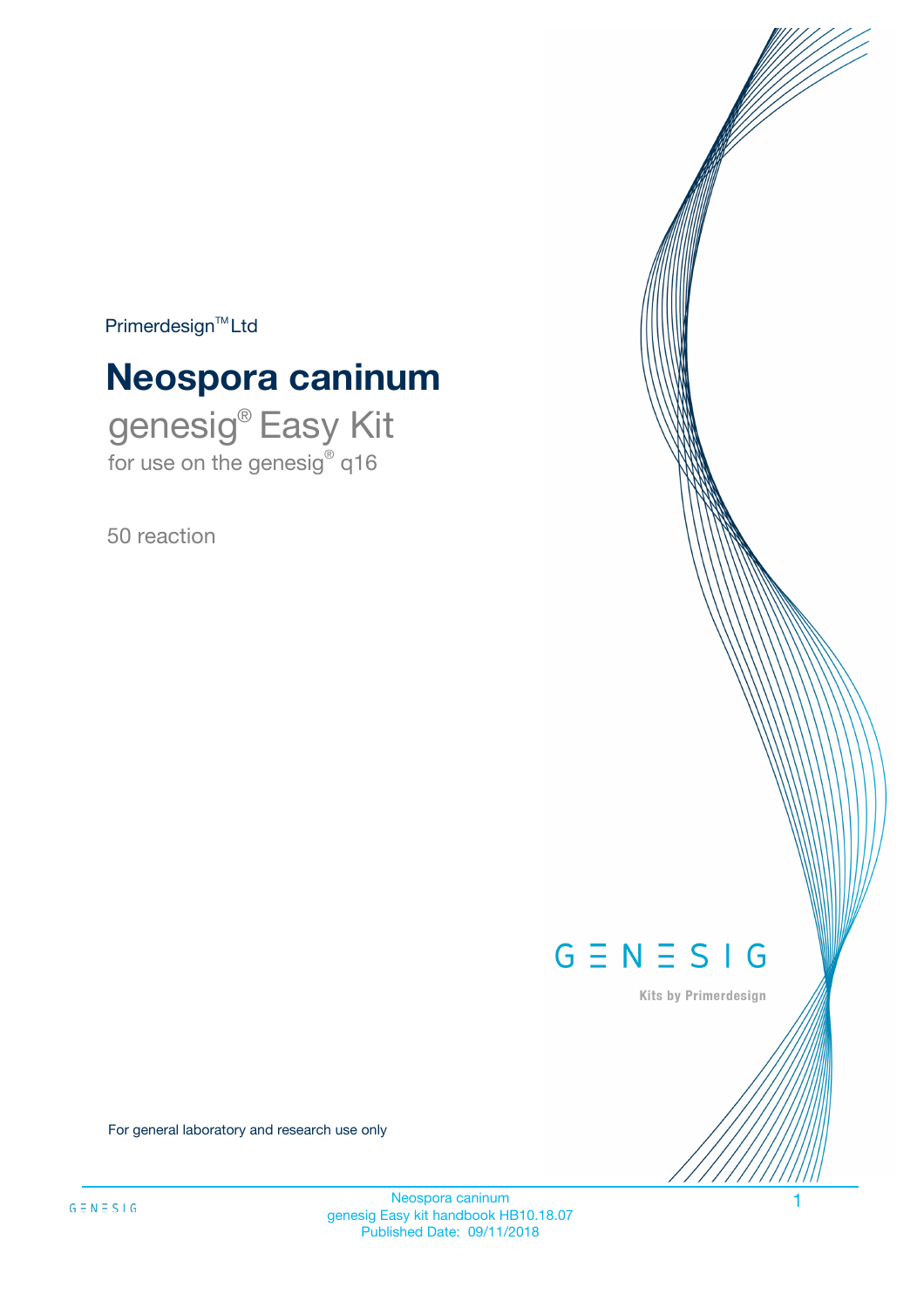# genesig® Easy: at a glance guide

#### **For each DNA test**

| Component              | <b>Volume</b>   | Lab-in-a-box pipette |  |
|------------------------|-----------------|----------------------|--|
| N.caninum reaction mix | $10 \mu$        |                      |  |
| <b>Your DNA sample</b> | 10 <sub>µ</sub> |                      |  |

#### **For each positive control**

| Component                 | Volume          | Lab-in-a-box pipette |  |
|---------------------------|-----------------|----------------------|--|
| N.caninum reaction mix    | 10 <sub>µ</sub> |                      |  |
| Positive control template | 10 <sub>µ</sub> |                      |  |

#### **For each negative control**

| Component              | <b>Volume</b>   | Lab-in-a-box pipette |  |
|------------------------|-----------------|----------------------|--|
| N.caninum reaction mix | 10 <sub>µ</sub> |                      |  |
| <u>Water</u>           | 10 <sub>µ</sub> |                      |  |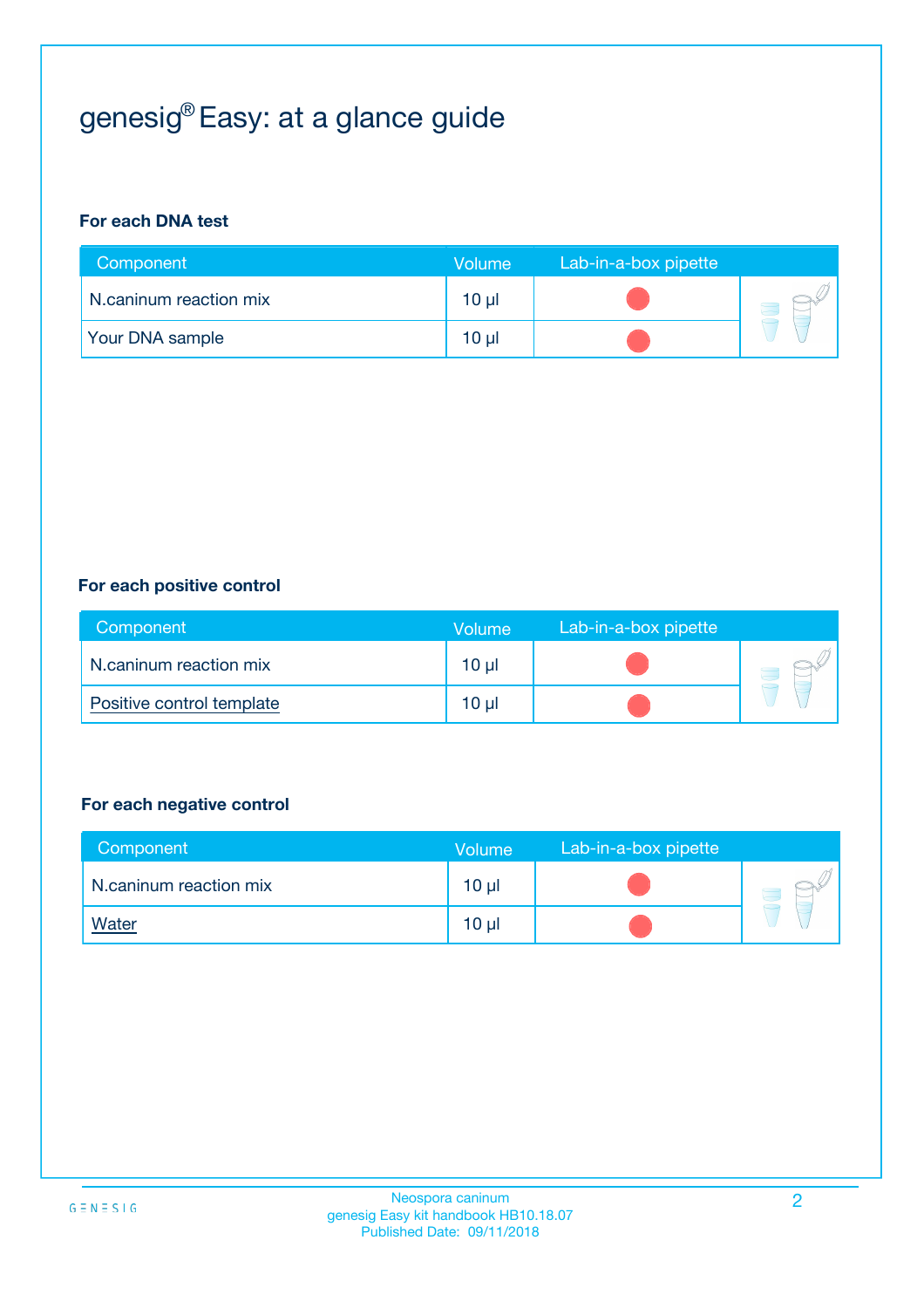## Kit Contents



## Reagents and equipment to be supplied by the user

#### **genesig® q16 instrument**

#### **genesig® Easy Extraction Kit**

This kit is designed to work well with all processes that yield high quality RNA and DNA but the genesig Easy extraction method is recommended for ease of use.

#### **genesig® Lab-In-A-Box**

The genesig Lab-In-A-Box contains all of the pipettes, tips and racks that you will need to use a genesig Easy kit. Alternatively if you already have these components and equipment these can be used instead.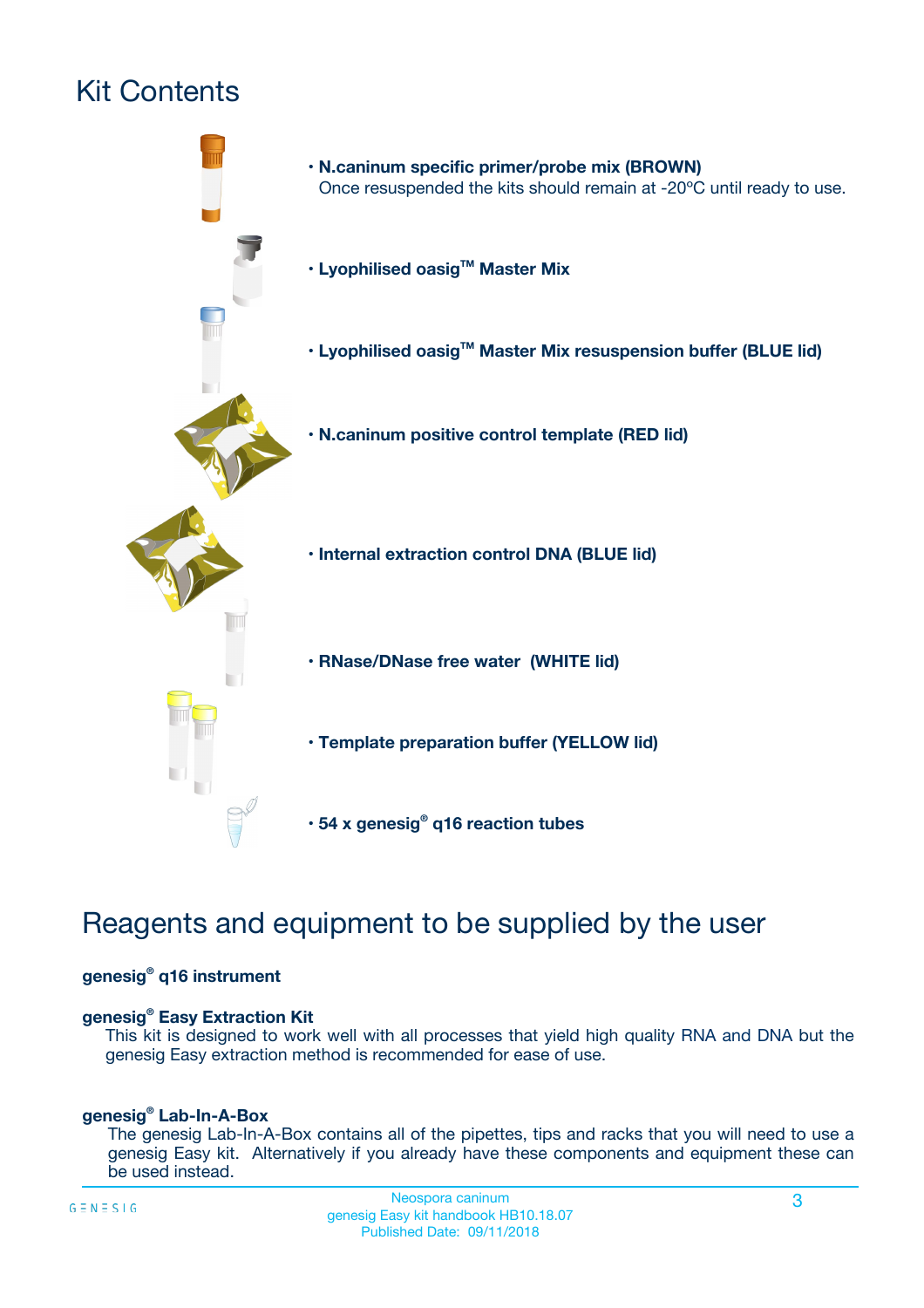## Step-by-step guide

### 1. Create your reaction mix



Use the blue pipette to transfer 500µl**\*** of the oasig Master Mix resuspension buffer into the tube of lyophilised oasig Master Mix and mix well by gently swirling. Then transfer all of that master mix into the brown tube labelled N.caninum primers/probe.

**\***Transfering 525µl of the oasig Master Mix resuspension buffer to your oasig Master Mix (instead of the 500µl recommended above) will enable you to take full advantage of the 50 reactions by accounting for volume losses during pipetting. In order to do so with the genesig Easy fixed volume pipettes use 1x blue, 2x red and 1x grey pipettes to make the total volume. Please be assured that this will not adversely affect the efficiency of the test.

Cap and shake tube to mix. A thorough shake is essential to ensure that all components are resuspended. **Failure to mix well can produce poor kit performance.**

Leave to stand for 5 minutes. Now your reaction mix is ready to use.

Store the reaction mix in the freezer from hereon.

#### Top tip

- Ensure that the reaction mix is mixed thoroughly before each use by shaking.
- Once resuspended do not expose genesig Easy kit to temperatures above -20°C for longer than 30 minutes at a time.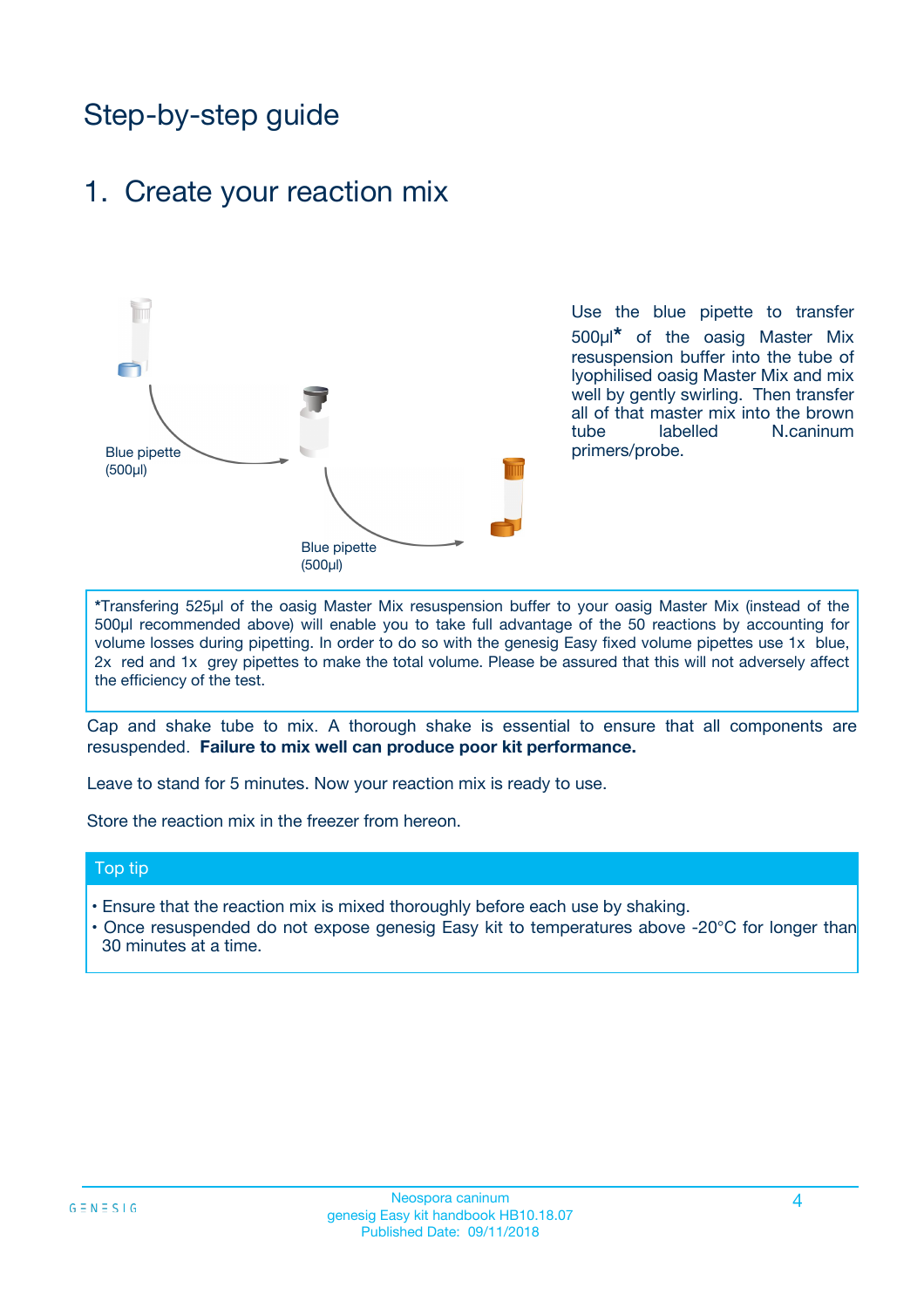## 2. Internal extraction control



Use the blue pipette to transfer 1000µl (2 x 500µl) of template preparation buffer into the Internal Extraction Control DNA tube. Cap and shake tube to mix.

Your kit contains Internal Extraction Control DNA. This is added to your biological sample at the beginning of the DNA extraction process. It is extracted along with the DNA from your target of interest. The q16 will detect the presence of this Internal Extraction Control DNA at the same time as your target. This is the ideal way to show that your DNA extraction process has been successful.

#### **If you are using an alternative extraction kit:**

Use the red pipette to transfer 10µl of Internal Extraction Control DNA to your sample **after** the lysis buffer has been added then follow the rest of the extraction protocol.

#### **If you are using samples that have already been extracted:**

Use the grey pipette to transfer 5µl of Internal Extraction Control DNA to your extracted sample.

### 3. Add reaction mix to all reaction tubes



For every reaction to be run, use the red pipette to add 10µl of your N.caninum reaction mix to every tube.

#### Top tip

- Always pipette the reaction mix directly into the bottom of the tube.
- You can label the tube lids to aid your reaction setup but avoid labelling tube sides.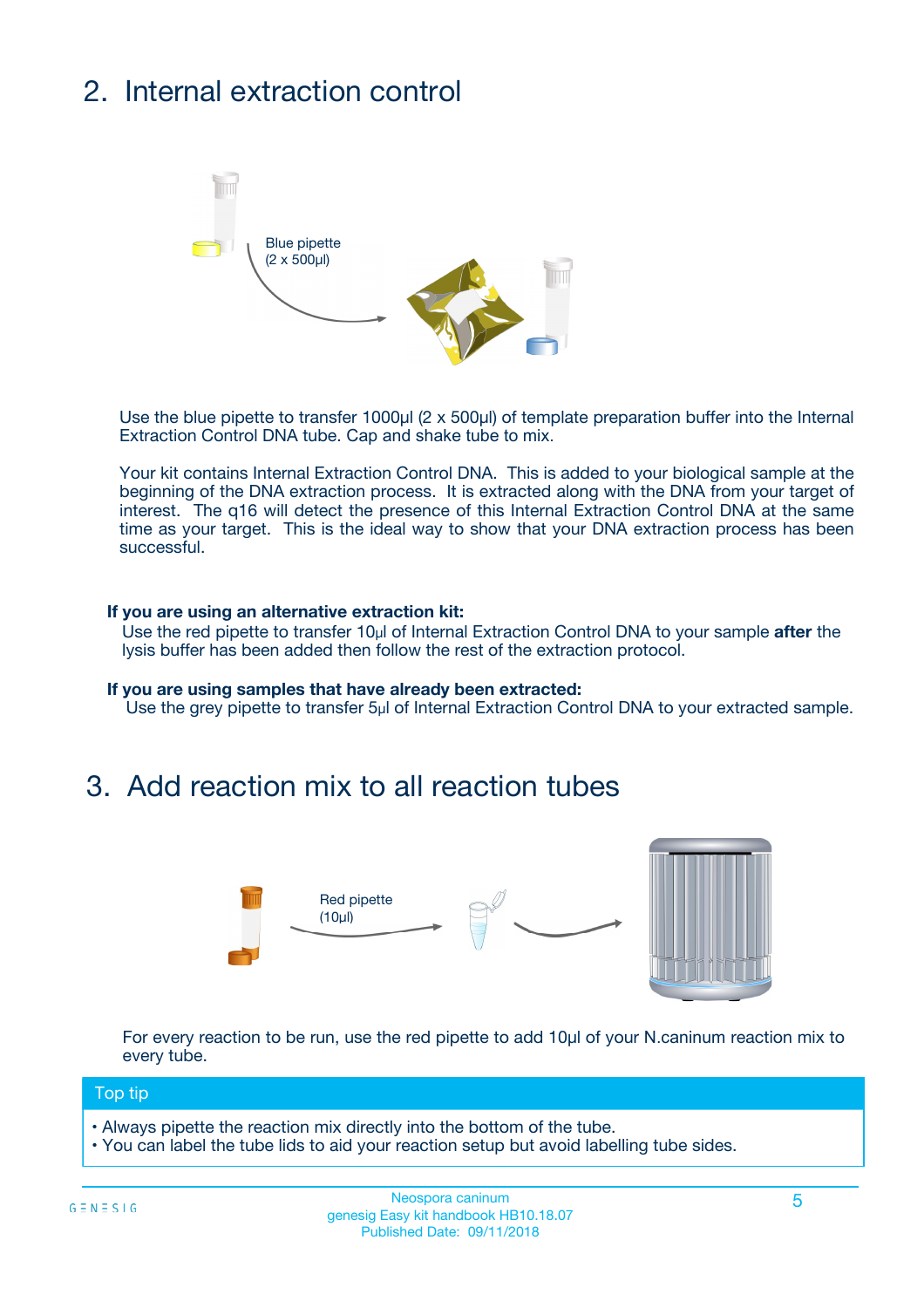### 4. Negative control



For each test you will require a negative control. Instead of DNA, water is used. This sample should typically prove negative thus proving that all of your positive samples really are positive.

To create a negative control reaction simply use the red pipette to add 10µl of the water to the required reaction tubes. Close these tubes after adding the water.

Because some genesig kit targets are common in the environment you may occasionally see a "late" signal in the negative control. The q16 software will take this into account accordingly.

#### Top tip

**•** Always add the water to the side of the tube to reduce the introduction of bubbles.

### 5. Set up a test



For each sample you wish to analyse, use the red pipette to add 10µl of your DNA sample to the required reaction tubes. Close these tubes after adding the sample. Always change pipette tips between samples.

#### Top tip

**•** Always add the DNA sample to the side of the tube to reduce the introduction of bubbles.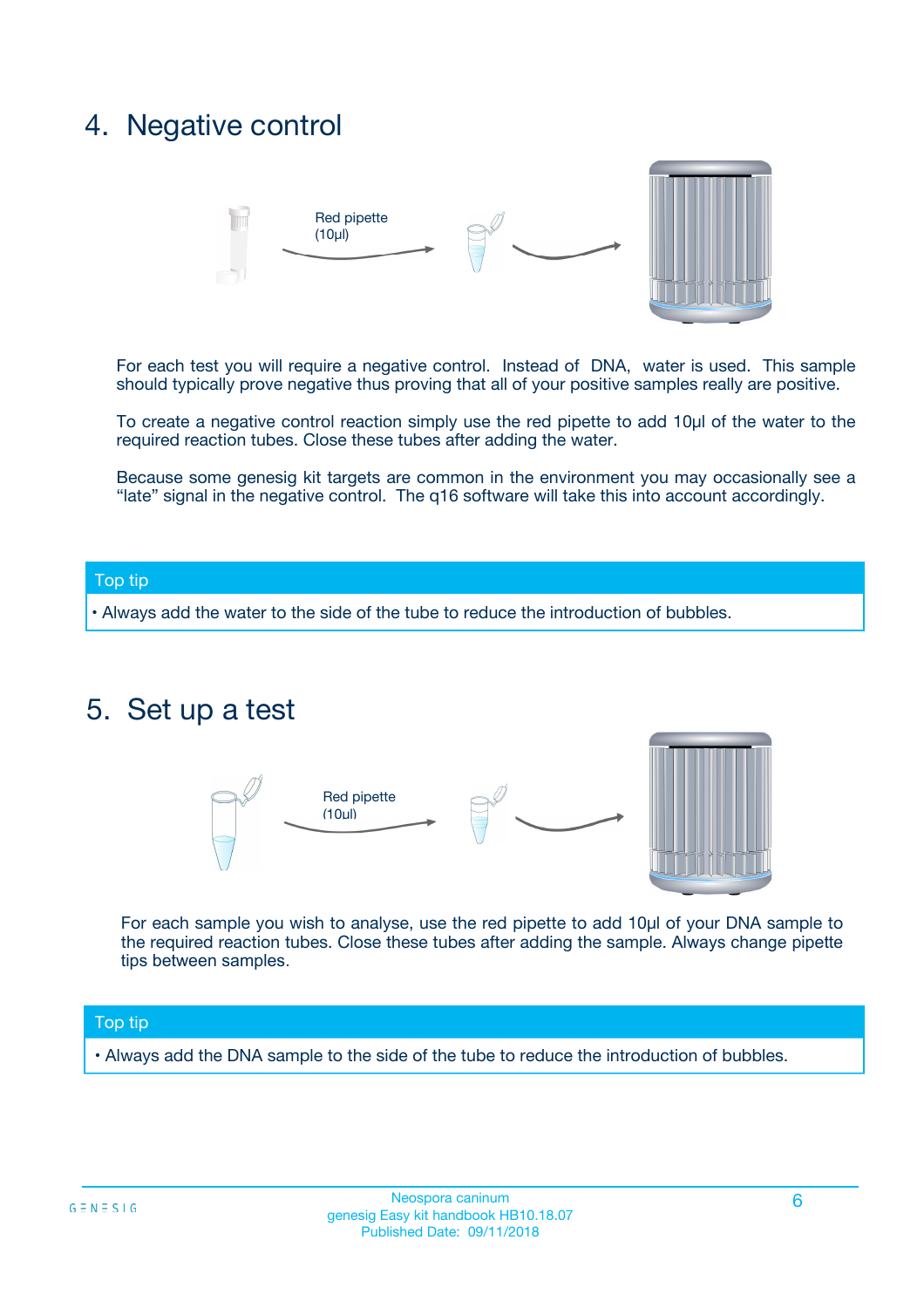### 6. Positive control



Use the blue pipette to transfer 1000µl (2 x 500µl) of template preparation buffer into the positive control template tube. Cap and shake tube to mix.

Each time you run a test you will require a positive control. This is a small portion of DNA from your target of interest. It serves two purposes:

1. It will always test positive so it shows that everything is working as it should be.

2. The q16 software knows how much DNA is present in the positive control. So it can automatically compare your sample of interest with the positive control to calculate the amount of target DNA in your sample.

To create a positive control reaction, simply use 10µl of the positive control instead of your DNA sample.



Take great care when setting up your positive control. The positive control template has the potential to give you a false positive signal in your other samples. Set positive controls up last after all other sample tubes are closed. Always change pipette tips between samples. You may even choose to set up positive controls in a separate room.

#### Top tip

**•** Always add the positive control to the side of the tube to reduce the introduction of bubbles.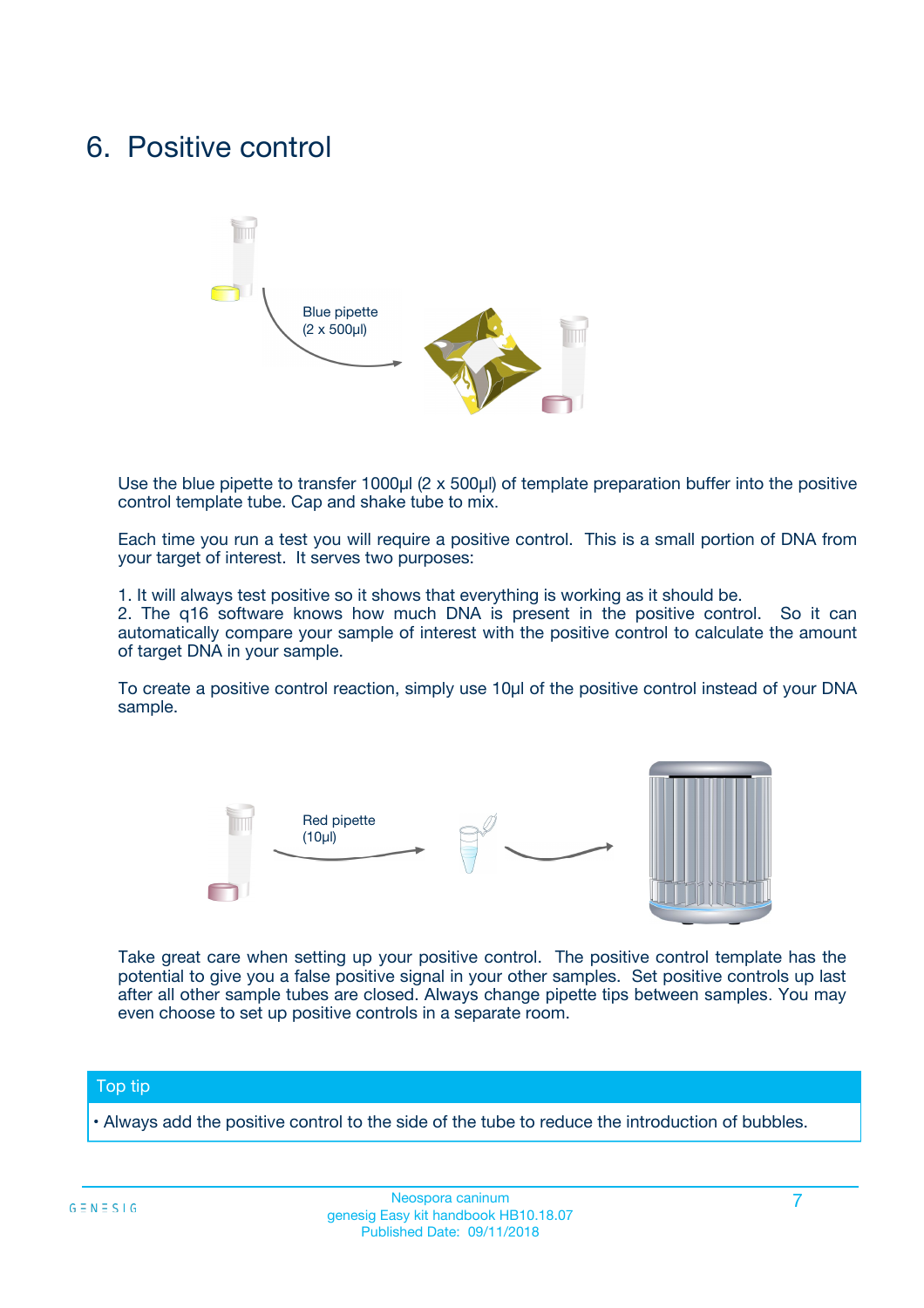## 7. Running the test

Place the tubes into the correct positions in your q16 as defined by the software, this may include positioning of empty tubes to ensure that the q16 lid is balanced. The run can then be started.

| genesig q16 PCR software - 1.2                                               |                                     | $\Box$                                                                                  |
|------------------------------------------------------------------------------|-------------------------------------|-----------------------------------------------------------------------------------------|
| Unsaved (New Experiment 2<br>$\vert \cdot \vert$<br><b>Open Experiments:</b> | <b>D</b> Open<br>Save<br>$\Box$ New | Save As<br><b>C</b> Close<br>$G \equiv N \equiv S \mid G$<br><b>&amp; Configuration</b> |
| Setup<br><b>Results</b><br><b>Stages:</b>                                    |                                     |                                                                                         |
| <b>Notes</b>                                                                 | Samples                             | <b>Tests</b>                                                                            |
| <b>Name and Details</b>                                                      | Color<br>Name                       | Note<br>Color<br>Note<br>Name                                                           |
| New Experiment 2017-10-26 11:06                                              | Sample 1                            | 条<br>علي<br>Test 1                                                                      |
| Kit type: genesig® Easy Target Detection kit                                 | Sample 2                            |                                                                                         |
| Instrument Id.:                                                              | Sample 3                            | $\qquad \qquad \blacksquare$<br>$\qquad \qquad \blacksquare$                            |
| Run Completion Time:                                                         | Sample 4                            |                                                                                         |
| <b>Notes</b>                                                                 | Sample 5<br>A<br>v                  | $\triangle$<br>4<br>$\oplus$<br>₩                                                       |
| <b>Well Contents</b>                                                         |                                     | <b>Run</b>                                                                              |
| Pos.<br>Test                                                                 | Sample                              | <b>Run Status</b>                                                                       |
| Test 1<br>-1                                                                 | <b>Negative Control</b>             | $\blacktriangle$                                                                        |
| $\overline{2}$<br>Test 1                                                     | <b>Positive Control</b>             |                                                                                         |
| $\overline{\mathbf{3}}$<br>Test 1                                            | Sample 1                            | Show full log                                                                           |
| Test 1<br>$\overline{4}$                                                     | Sample 2                            |                                                                                         |
| 5<br>Test 1                                                                  | Sample 3                            | <b>Run Control</b>                                                                      |
| 6<br>Test 1                                                                  | Sample 4                            |                                                                                         |
| $\overline{7}$<br>Test 1                                                     | Sample 5                            |                                                                                         |
| 8                                                                            |                                     | $\triangleright$ Start Run<br>Abort Run                                                 |
| <b>JOD FURTY TUDE TO BUILDED IN</b>                                          |                                     | $\overline{\mathbf{v}}$                                                                 |

#### Top tip

- Before loading tubes into the q16, check for bubbles! Flick the bottom of the tubes to remove any bubbles that may have formed during the test setup.
- Apply centrifugal force with a sharp wrist action to ensure all solution is at the bottom of the reaction tube.
- When repeating a test you can use a previous file as a template by clicking 'open' then selecting File name > Files of Type > Experiment file as template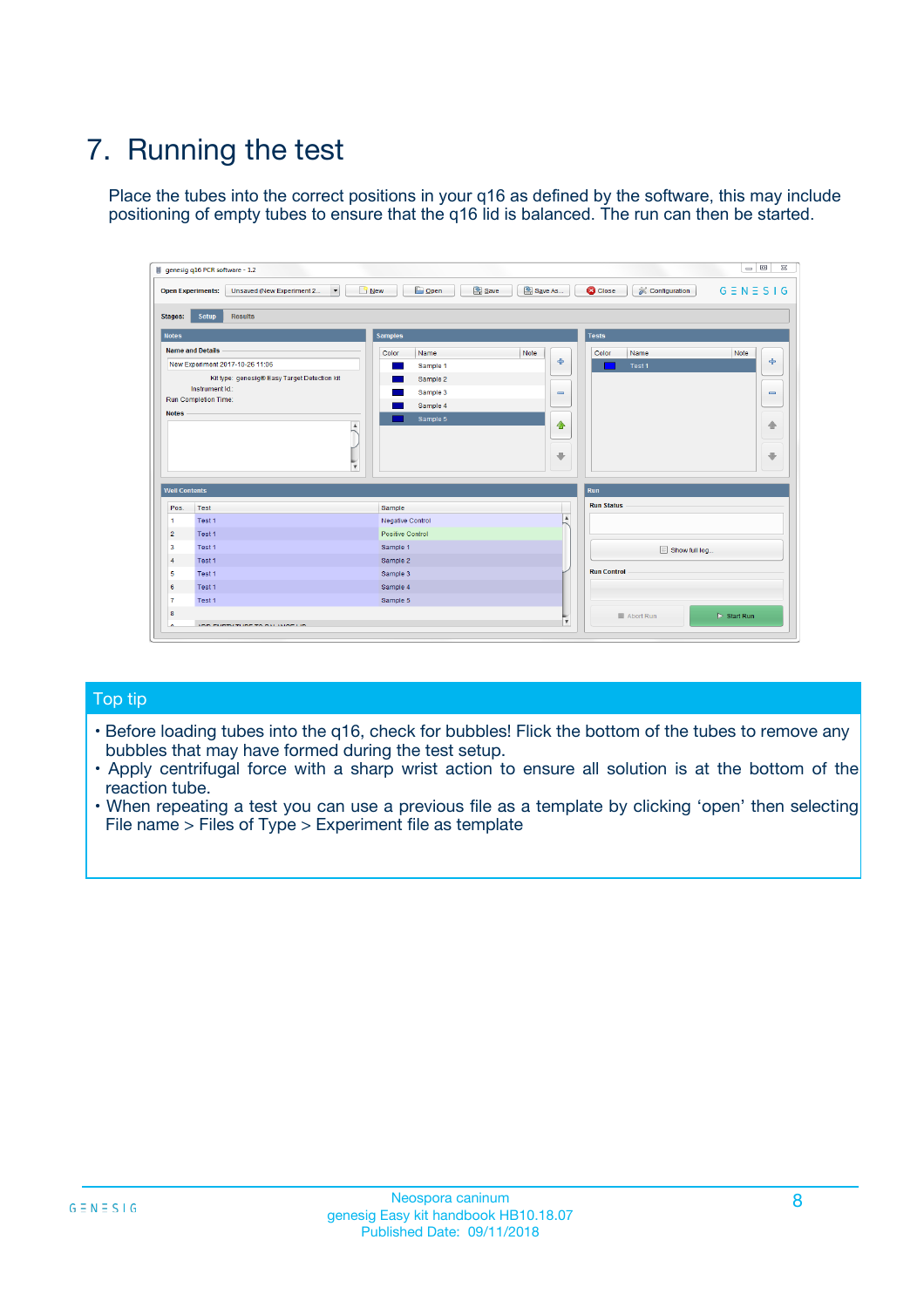### What do my results mean?

Analysis of your data is carried out automatically by the genesig q16. The following information is designed to help you fully understand a result or to troubleshoot:

### "Positive"

#### **Explanation**

Your sample has produced a positive result. Your target of interest is present and you can use the reported quantity.

"Negative"

#### **Explanation**

Your sample has produced a negative result. The target is not present in your sample.

### "Test contaminated"

#### **Explanation**

The Negative Control should be completely free of any DNA. If you see this error message it means that at some point during the setup, the Negative Control has been contaminated with DNA and has given a positive signal. This contamination has invalidated the test. The Positive Control and your test samples are both possible sources of contaminating DNA. The genesig q16 reaction tubes from previous runs will also contain very high amounts of DNA so it is important that these are carefully disposed of after the run is completed and NEVER OPENED. It may be the case that your kits have become contaminated which will lead to the same problem occurring repeatedly.

#### **Solutions**

1. Clean your working area using a commercial DNA remover solution to ensure the area is DNA free at the start of your run and re-run the test

2. If the problem persists then the kit has become contaminated and it will have to be discarded and replaced with a new kit. When you open the new kit, run a simple test to show that changing the kit has solved the problem. Prepare a test which includes only the Positive Control, the Negative Control and one 'mock sample'. For the 'mock sample' add water instead of any sample DNA. The result for the Negative Control and the mock sample should be negative indicating that contamination is no longer present.

#### **Preventive action**

An ideal lab set-up has a 'Clean area' where the test reagents are prepared and a 'sample area' where DNA samples and the Positive Control template are handled. The best workflow involves setting up all the test components (excluding the positive control template) in the clean area and then moving the tests to the sample area for sample and Positive Control addition. If this method is followed then the kit components are always kept away from possible sources of contamination. For extra security the Negative Control can be completely prepared and sealed in the clean area. All work areas should be decontaminated regularly with DNA remover.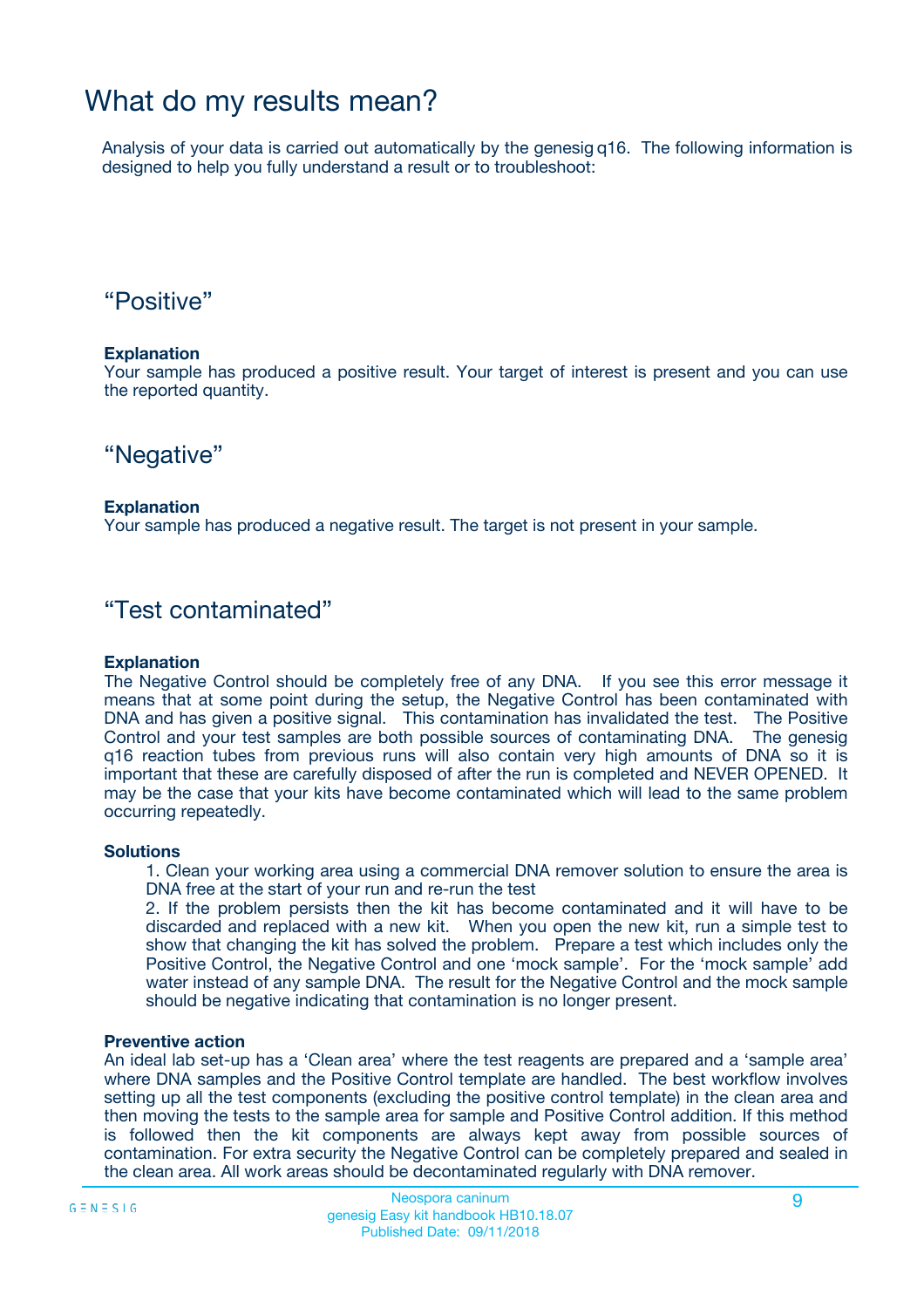### "Sample preparation failed"

#### **Explanation**

The test has failed because the quality of the sample was not high enough. The Internal Extraction Control component identifies whether the sample has been prepared correctly and is of suitable quality. This error message means that this quality control test has failed and the sample quality is not high enough for analysis.

#### **Solutions**

- 1. Check the sample preparation protocol for any user errors then repeat.
- 2. Poor quality samples can result from overloading the sample preparation protocol with too much starting material. Try reducing the amount of starting material then repeat.

3. Failing to add the Internal extraction Control DNA to your sample during the sample preparation protocol can also lead to a reported result of "sample preparation failed". Ensure that this step has not been overlooked or forgotten. If your samples are derived from an archive store or from a process separate from your genesig Easy extraction kit; you must add 5µl of Internal Extraction Control DNA into each 0.5ml of your sample to make it suitable for use on the q16.

### "Positive result, poor quality sample"

#### **Explanation**

The test is positive so if you are only interested in obtaining a 'present or absent' answer for your sample then your result is reliable. However, the test contains an Internal Extraction Control component that identifies if the sample is of high quality. This quality control test has failed and the sample is not therefore of high enough quality to accurately calculate the exact copy number of DNA present. If you require quantitative information for your sample then proceed with the solutions below.

#### **Solution**

For appropriate solutions, read the "Sample preparation failed" section of this handbook.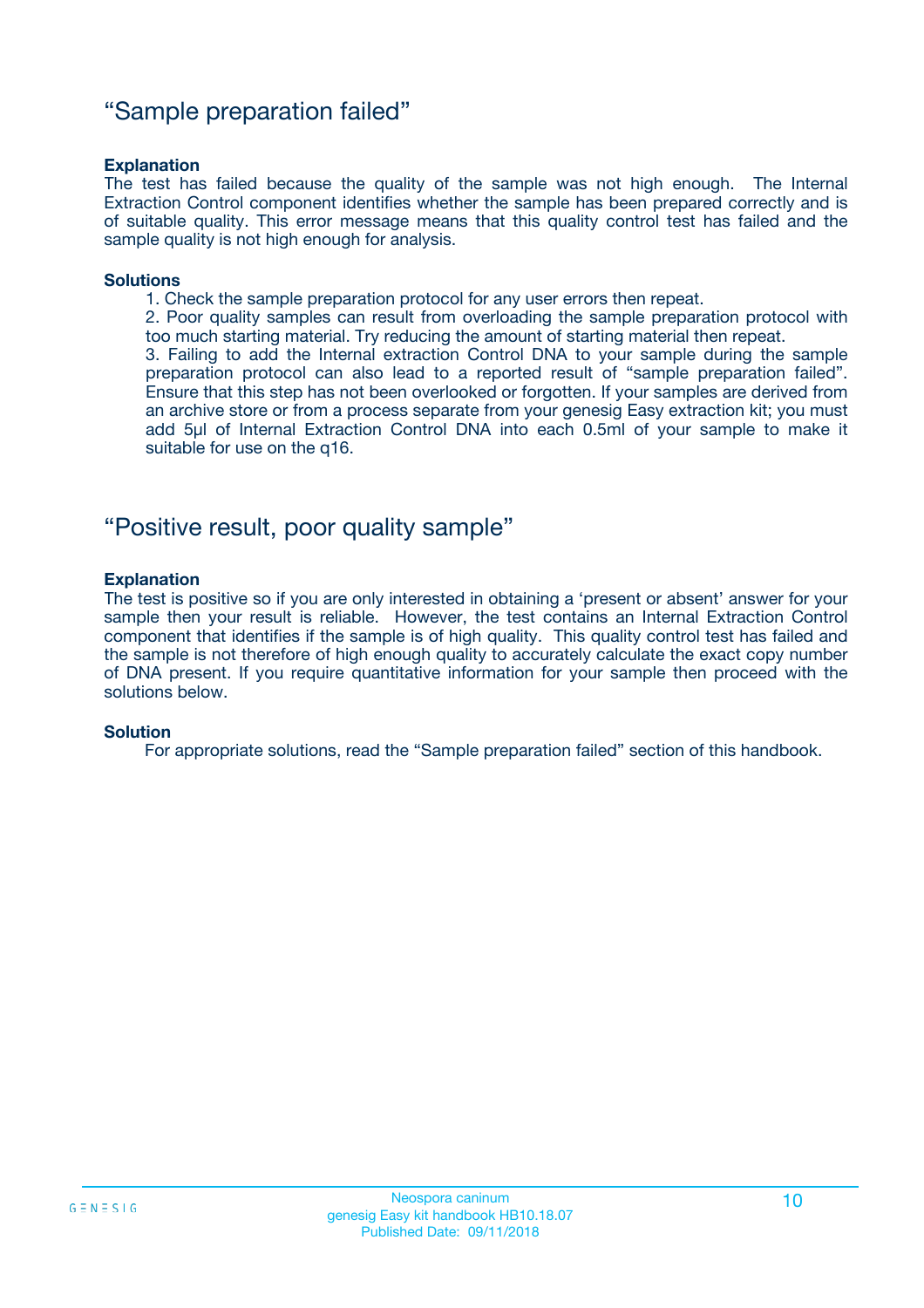### "Test failed"

#### **Explanation**

The test has failed because the Positive Control has not worked. The Positive Control is present to show that all aspects of the test are working correctly together. When this control test fails, the test as a whole is invalidated. This finding indicates that a problem has occurred in the reaction set-up part of the experiment and has nothing to do with sample preparation.

#### **Solutions**

- 1. Check the entire workflow and test set-up to look for any user errors, then repeat the test e.g. have the right colour pipettes and solutions been used with the correct tubes?
- 2. Ensure the positive and negative controls are inserted into the correct wells of your q16.

3. A component of the test may have 'gone off' due to handing errors, incorrect storage or exceeding the shelf life. When you open a new kit, run a simple test to show that changing the kit has solved the problem. Prepare a test which includes only the Positive Control, the Negative Control and one 'mock sample'. For the 'mock sample' add internal control template instead of any sample DNA. If the Positive Control works, the mock sample will now be called as a negative result.

### "Test failed and is contaminated"

#### **Explanation**

The Positive Control is indicating test failure, and the Negative Control is indicating test contamination. Please read the "Test Failed" and "Test contamination" sections of this technical support handbook for a further explanation.

#### **Solution**

For appropriate solutions, read both the "Test failed" and "Test contaminated" sections of this handbook.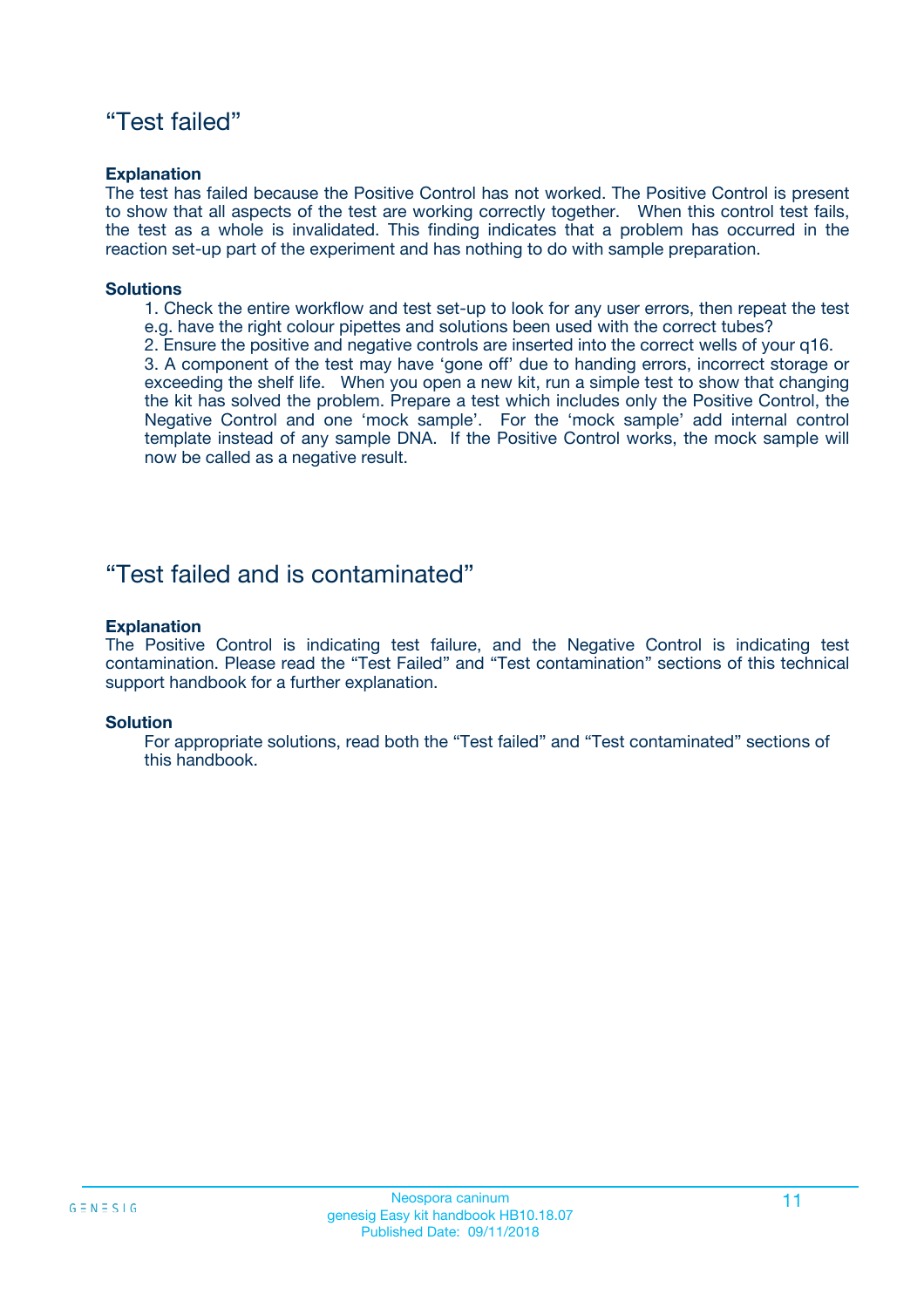### Neospora caninum

Neospora caninum is a protozoan, coccidian parasite of the Sarcocystidae family. It primarily infects dogs and cattle but is also associated with sheep, goats, deer and horses. It is the causative agent of neosporosis world wide and shows strong similarity to T.gondii, although it is antigenically distinct. It has a DNA genome of approximately 3.5 Mb and the tachyzoites are 2-6 μM in length with a pointed anterior end and rounded posterior end.

Transmission occurs in a cycle between dogs (the definitive host) and mainly cattle (intermediate host). Dogs pass the N. caninum oocysts in their faeces which are ingested by cattle grazing on land on which dogs have had contact. Ingestion of infected placental tissue or infected carcasses by dogs continues the cycle. Transplacental transmission also occurs in dogs and sheep which can lead to abortion, premature birth or birth of an animal with a persistent infection. The life cycle of N. caninum is not well understood but it cycles through tachyzoite, bradyzoite, oocyst, sporocyst and sporozoite stages. The rapidly replicating tachyzoite stage has been described in many tissue types as the disease spreads, although latent stage bradyzoites have only been observed in thick-walled tissue cysts in the central nervous system and the eye. Stimulation of the host immune system leads to transformation of the tachyzoites to bradyzoites which can persist in the tissue cysts.

Neospora caninum is an important cause of spontaneous abortion and infertility in cattle, with a reduction in milk production also observed in adult dairy cows, possibly as a result of previous abortion. In a non-pregnant animal, infection results in seroconversion and persistent infection. It may lead to abortion, premature birth or birth of brain damaged or weak calves depending on the stage of gestation at which the calf becomes infected. Dogs show signs of rigid hyperextension, forelimb ataxia, head tremors, myocarditis and pneumonia. The disease can prove fatal in young puppies often with several litter mates being affected. It can cause neurological signs, especially in congenitally infected puppies, where it can form cysts in the central nervous system.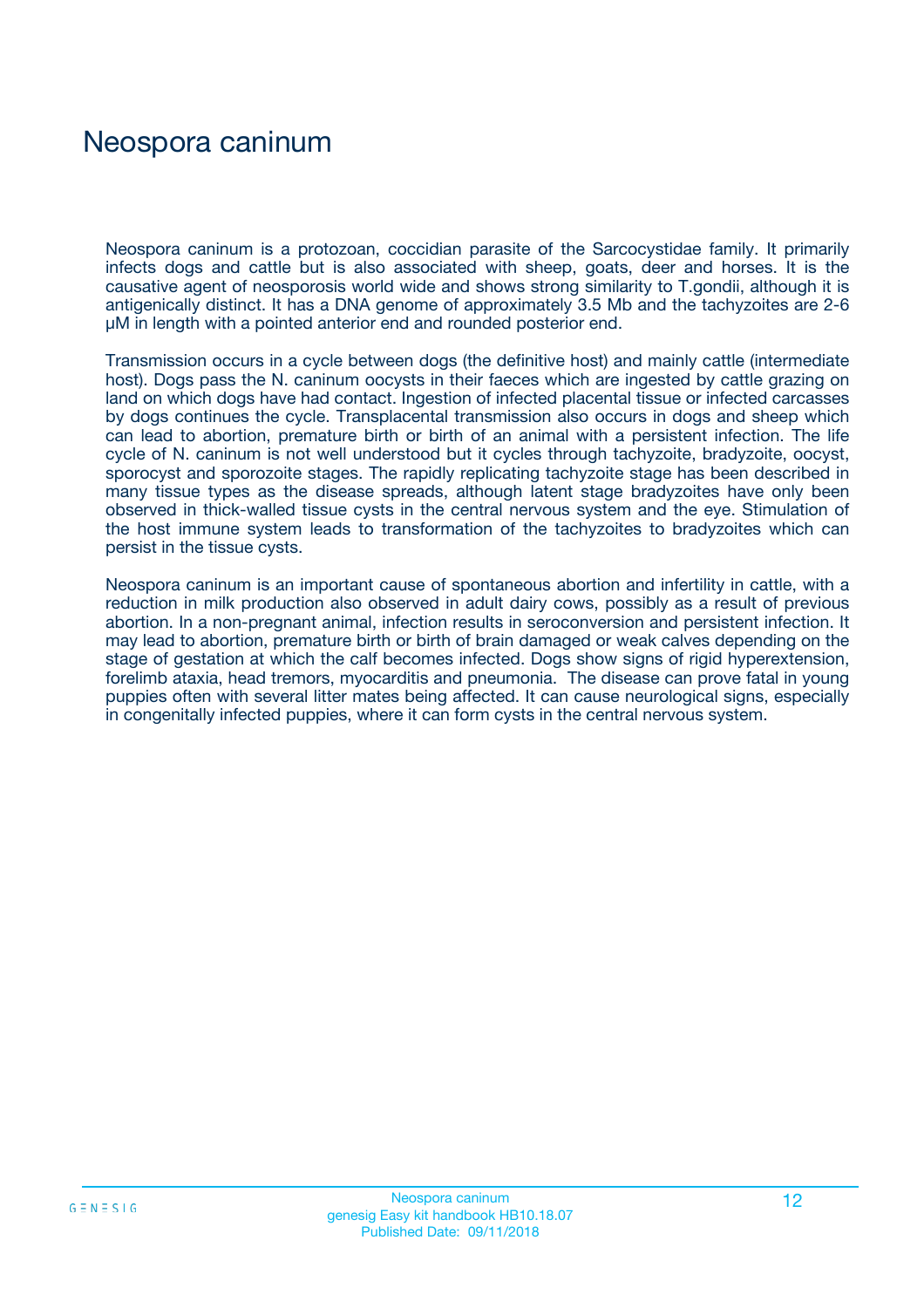## **Specificity**

The Primerdesign genesig Kit for Neospora caninum (N.caninum) genomes is designed for the in vitro quantification of N.caninum genomes. The kit is designed to have a broad detection profile. Specifically, the primers represent 100% homology with over 95% of the NCBI database reference sequences available at the time of design.

The dynamics of genetic variation means that new sequence information may become available after the initial design. Primerdesign periodically reviews the detection profiles of our kits and when required releases new versions.

Our kit for Neospora caninum has been designed for the specific and exclusive in vitro quantification of the Neospora caninum genome. The Nc5 marker genomic sequence has previously been shown to be a good marker for the detection of Neospora caninum (Collantes-Fernández E. et. al., 2002).

The primers and probe sequences in this kit have 100% homology with over 95% of reference sequences in the NCBI database based on a comprehensive bioinformatics analysis.

If you require further information, or have a specific question about the detection profile of this kit then please send an e.mail to enquiry@primerdesign.co.uk and our bioinformatics team will answer your question.